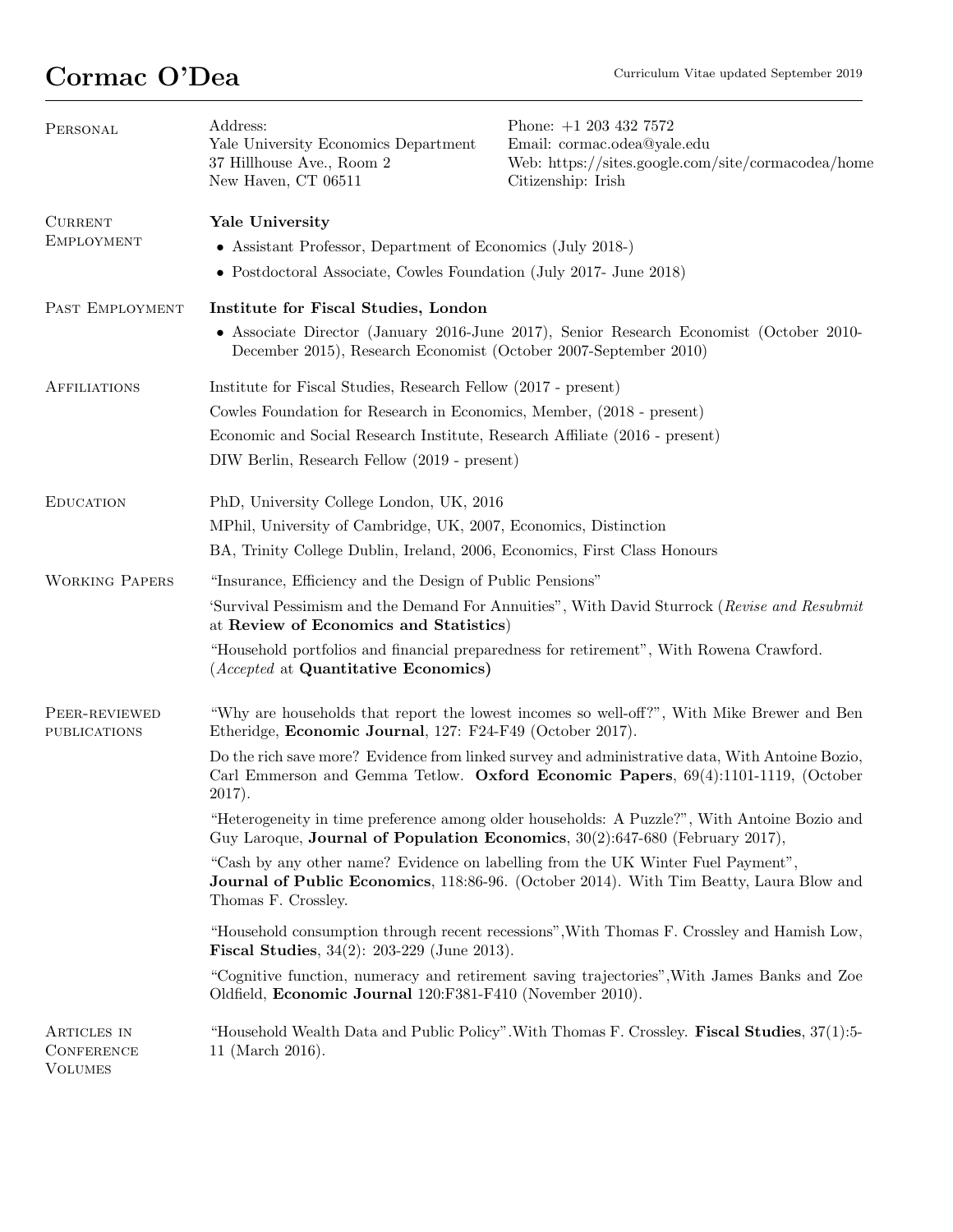|                                                    | "Household wealth in Great Britain - distribution, composition and changes 2006-2012", With<br>Rowena Crawford and Dave Innes, Fiscal Studies, 37(1):35-54 (March 2016).                                                     |  |
|----------------------------------------------------|------------------------------------------------------------------------------------------------------------------------------------------------------------------------------------------------------------------------------|--|
|                                                    | "The stimulus effect of the 2008 UK temporary VAT cut"., With Janjala Chirakijja, Thomas<br>Crossley and Melanie Lührmann. Proceedings of the 102nd Annual Conference on Tax-<br>ation, National Tax Association. (2010)     |  |
| <b>RESEARCH GRANTS</b>                             | 2017-2020 (Co-investigator) "Inequality and the insurance value of transfers across the lifecycle",<br>Economic and Social Research Council £780,000                                                                         |  |
|                                                    | 2016-2018 (Principal investigator) "The adequacy and optimality of retirement provision: house-<br>hold behaviour and the design of pensions", Economic and Social Research Council - Secondary<br>Data Initiative, £180,040 |  |
|                                                    | 2016-2017 (Co-investigator) "Intergenerational transfers, wealth accumulation and inequality",<br>SSA via University of Michigan Retirement Research Center, \$50,000                                                        |  |
|                                                    | 2016-2017 (Co-investigator) "Understanding Household Finance through Better Measurement"<br>ESRC - Transformative Research, £222,491                                                                                         |  |
|                                                    | 2014 (Co-investigator) "Conference on the Collection and Analysis of Household Wealth Data"<br>The Nuffield Foundation, £20,000                                                                                              |  |
|                                                    | 2012-2015 (Co-investigator) "The outlook for living standards and poverty in later life", Joseph<br>Rowntree Foundation, £330,000.                                                                                           |  |
|                                                    | 2010-2011 (Principal Investigator) "A new approach to the "Age-Period-Cohort" Identification<br>Problem", Economic and Social Research Council - Small Grants Scheme, £42,000.                                               |  |
| TEACHING (AS<br>INSTRUCTOR)                        | Introduction to Microeconomics (Undergraduate), Yale, Spring 2019, Spring 2020                                                                                                                                               |  |
|                                                    | Public Economics (Graduate), Yale, Spring 2018, Fall 2018, Fall 2019                                                                                                                                                         |  |
|                                                    | Economic Policy Analysis (Undergradute, Econ 3007), University College London, 2016                                                                                                                                          |  |
|                                                    | Index Number Theory and Practice (Graduate, Stat 6091), September 2014                                                                                                                                                       |  |
|                                                    | • Taught at Central Statistics Office, Ireland on behalf of University of Southampton External<br>Delivery Unit                                                                                                              |  |
| <b>GRADUATE</b>                                    | Taha Choukhmane (MIT Sloan, Assistant Professor)                                                                                                                                                                             |  |
| <b>STUDENT</b><br><b>COMMITTEES</b><br>(PLACEMENT) | Ling Zhong (Cheung Kong Graduate School of Business, Assistant Professor)                                                                                                                                                    |  |
| DEPARTMENTAL<br>AND UNIVERSITY<br><b>SERVICE</b>   | Junior Recruitment Committee, 2019-2020                                                                                                                                                                                      |  |
|                                                    | PhD Admissions Committee, 2018-2019                                                                                                                                                                                          |  |
|                                                    | European Studies Council, 2017- present                                                                                                                                                                                      |  |
| PAST PROFESSIONAL<br><b>EXPERIENCE</b>             | Irish Fiscal Policy Research Centre (PublicPolicy.ie)                                                                                                                                                                        |  |
|                                                    | • Board Member (September 2011 - August 2017)                                                                                                                                                                                |  |
|                                                    | Pension and Lifetime Saving Association/National Association of Pension Funds steering group<br>on the adequacy of household pension saving.                                                                                 |  |
|                                                    | • Steering Group Member (2016)                                                                                                                                                                                               |  |
|                                                    | World Bank                                                                                                                                                                                                                   |  |

 $\bullet\,$  Consultant, Advisory Group on Measuring the Distributional Impact of Fiscal (2013)